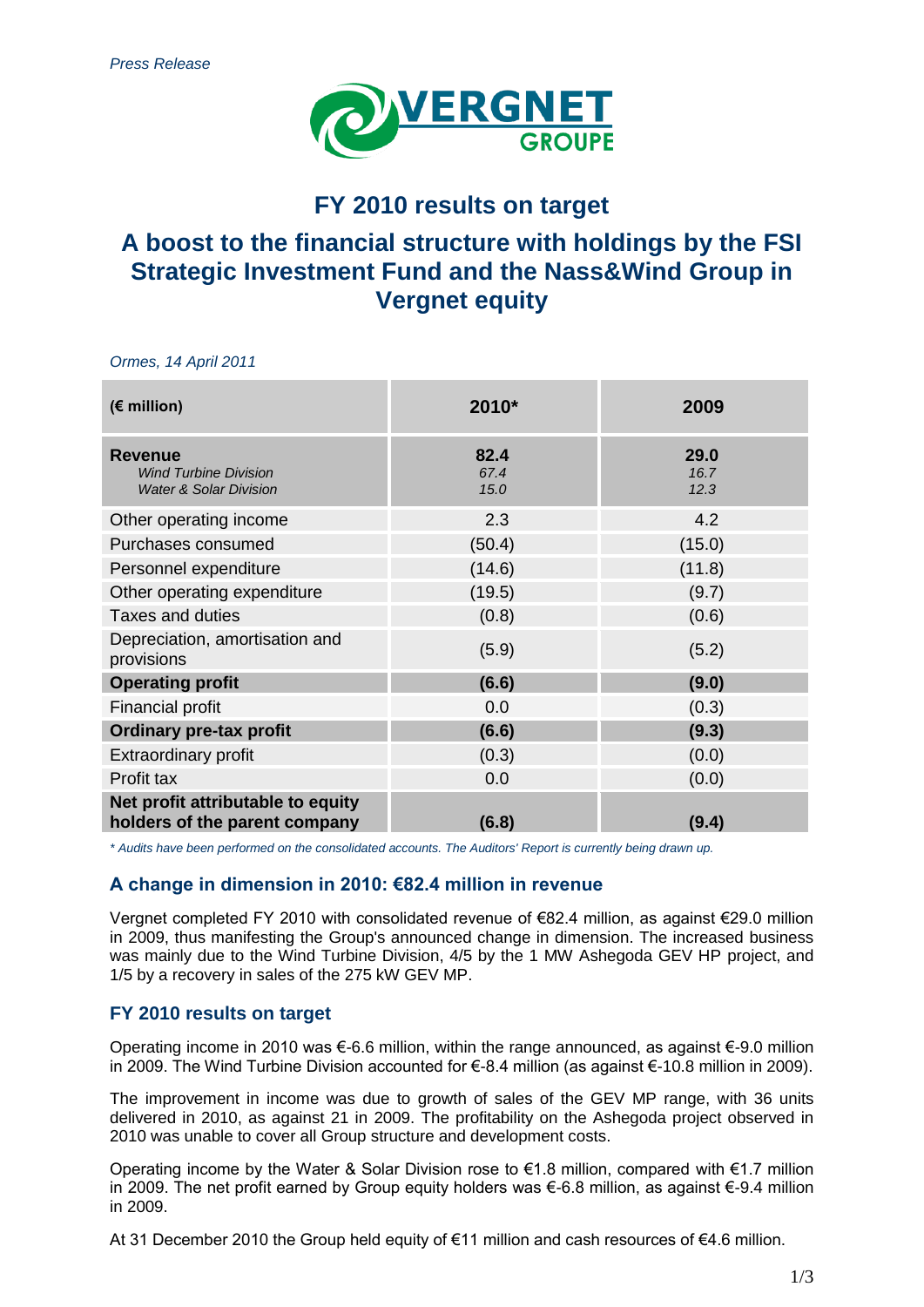#### *Press Release*

# **Implementation of a partnership with Alstom for phases II and III of the Ethiopian contract**

The modification to the air corridor produced by the international classification of Mekele airport in proximity to the ongoing construction of the Ashegoda site in Ethiopia has made substantial changes to the implementation zones originally planned for the turbines on phases II and III of the project. The operational constraints introduced by this kind of change, on the customer's contractual responsibility, and also the risk that the Vergnet class 3 turbines may not be suited to the project in the new mountain locations subject to stronger winds (they can be lowered in the event of cyclones, but have been designed for regular low-turbulence wind patterns), require that changes be made to the turbine supply consignment. Vergnet, the project manager for the entire process, drew up an agreement with Alstom Wind for the supply and installation of 54 class 2 ECO 74 turbines. The accounts at 31 December 2010 reflect this new configuration pending signature with the EEPCo contracting authority.

This solution contains advantages for each party, and would allow Vergnet to free up its internal industrial capacity for easier reallocation of resources in the direction of its key market: export cyclone and island zones, and also the market of overseas *départements* (DOM).

### **Ongoing Request for Proposals on the DOM overseas** *départements* **market**

The first tranche of the government-launched RFP at the end of 2010 requires project dossiers to be submitted by 30 May 2011 at the latest.

To date Vergnet has been approached to provide 60 MW on the project. The government will make its choice of projects for the first tranche during the last quarter of 2011. GEV HP deliveries are due to commence in 2012.

# **The FSI Strategic Investment Fund and the Nass&Wind Group invest €18 million in the Vergnet Group**

The Strategic Investment Fund (FSI) and the Nass&Wind Group are taking up holdings in the Vergnet Group to boost its financial structure, enable it to finance implementation of its orders, and give it the means to continue steady development, especially in overseas *départements*, one of the Group's major growth drivers. The €18 million investment package will be carried out as a reserved operation with elimination of preferential subscription rights, including a gross capital increase of €10.8 million and a €7.2 million issue of share-convertible bonds maturing at 31 December 2015. If the convertible bonds are fully converted, the respective holdings of the FSI Fund and Nass&Wind will be 27.3% and 10.5% of Vergnet's equity.

The FSI and Nass&Wind will be represented on the Vergnet Board, which will thus also benefit from the additional experience of a long-term financial investment entity and an industrial investor.

The FSI is a limited company (*société anonyme*) jointly owned by the *Caisse des Dépôts* investor group (51%) and the French State (49%). It is a prudent investment entity which acquires minority interests in French firms operating industrial projects leading to value creation and economic competitiveness.

Nass&Wind is an independent French group incorporated in 2001 with equity of €40 million. Its expert knowledge in the creation of electricity production facilities from renewable sources (sea wind, solar power and dendroenergy) from the design phase to an operating environment has made it one of France's leading developers of renewable energies. Nass&Wind Offshore, a subsidiary focusing on offshore wind farms, has been operating a project portfolio accounting for a total power output of more than 1,000 MW for the last three years.

# **Signature of a strategic partnership between Vergnet and Nass&Wind**

The arrival of the Nass&Wind Group along with the FSI is also a component of a strategic Nass&Wind/Vergnet offshore wind partnership that will enable Vergnet to develop its knowhow. Vergnet will be involved in the WinFlo programme operated by Nass&Wind in association with major French industrial, scientific and academic players. This is an ambitious innovative project to design, industrialise and sell a multi-megawatt offshore wind farm facility for deep water coastal locations.